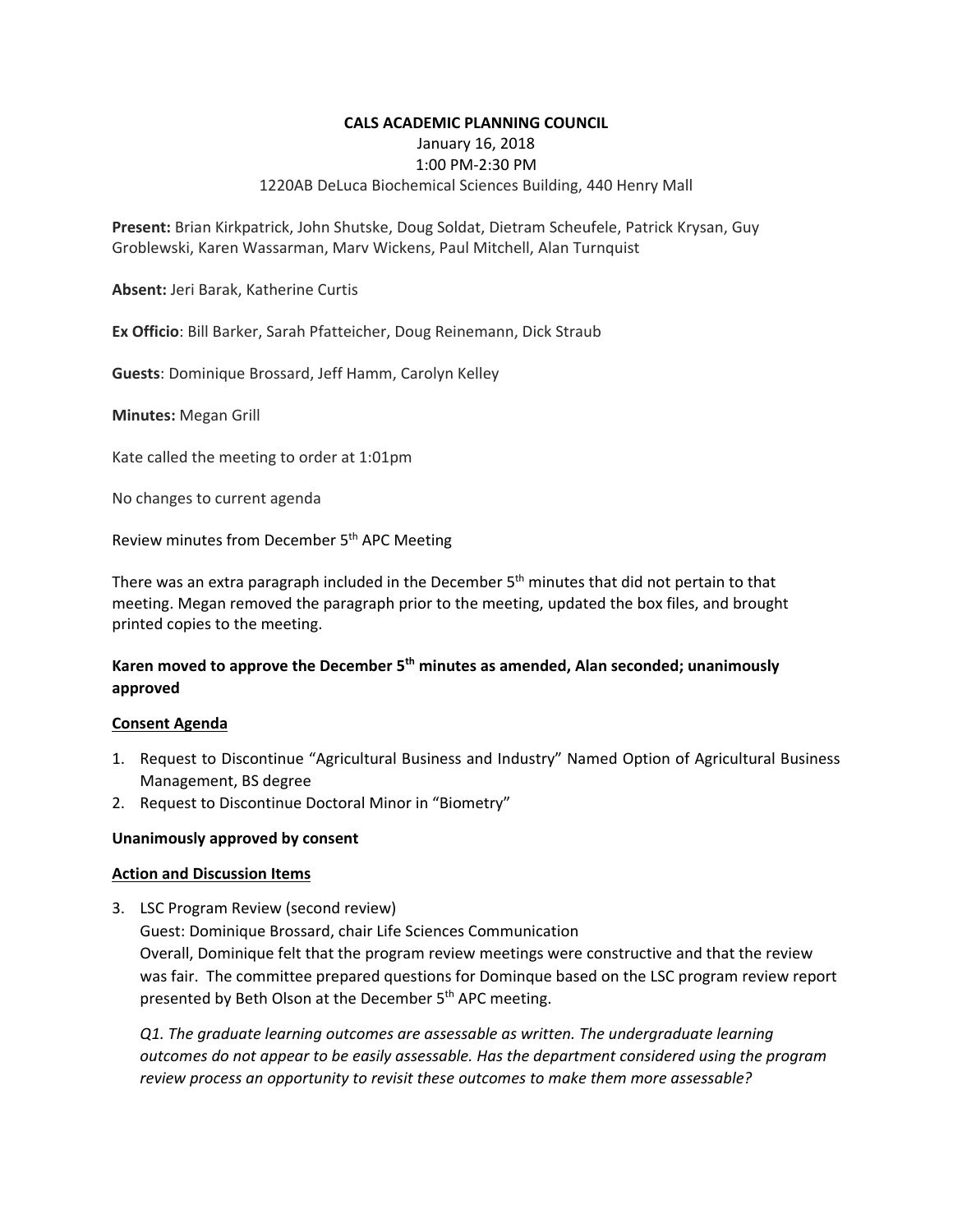A1: Dominque was surprised that this was a question from the committee since they do not feel that they have any trouble measuring the learning outcomes. Essays required as part of two of the capstone courses, as well as another course, allow learning outcomes to be measurable. Dominique is confident that they are able to measure progress and learning outcomes as they are currently written.

Q2. *Within your field, is it typical for students to admit to the master's prior to application to the PhD (as opposed to admitting directly to the PhD)?*

A2. Yes. In many cases, programs won't accept students to the PhD without having earned their master's first. It's also typical for students to enter the professional world after earning the master's. LSC offers a professional master's without a thesis in addition to their traditional thesis‐based master's. Often, students are encouraged to complete the PhD at a different institution from their master's.

Q3. *What is the department's capacity to support growth in the PhD minor? What is the department's philosophy in choosing to direct resources here as opposed to other initiatives*? A3. The PhD minor is ideal because they can reach a largely different population with current resources, which are limited.

*Q4*. *What opportunities do master's and PhD students have to interact and develop community amongst the graduate population?*

A4. The LSC review noted the sense of community as a strength, but also noted Master's students did not feel a sense of community. This discrepancy likely stems from the fact that the students who were interviewed as part of the review process had not had an opportunity to develop a sense of community, as they just started as a new cohort in the fall. There are 6 opportunities for students to connect throughout the year including an orientation, a Communication Theory Course taken by all students, and a holiday party. The department suggested that students organize additional events beyond this, and the students have since created a Facebook page.

Nikki clarified the process for program review after APC accepts this as complete. She also noted that the department self‐study is retained by CALS but not at the campus level. Academic Affairs will make note of the department's response to errors of fact when creating the summary letter to accept the review as complete.

## **Karen moved to accept the report as complete with the suggestion that the summary letter call out the error of facts noted in the departmental response, Marv seconded; unanimously approved**

2. Request from School of Education to allow "Theatre & Drama" and "Education Studies" as 2<sup>nd</sup> majors

Guest: Jeff Hamm, Associate Dean School of Education

Currently, CALS policy only allows students to declare an additional major in L&S. The School of Education (SoE) is requesting that students also be allowed to declare "Education Studies" and "Theatre and Drama" as an additional major in SoE.

Education Studies, a new major that has 35 students, is administratively housed in Education Policy Studies which is typically a grad only program. This major requires 30 credits minimum. Students in other schools and colleges are interested in declaring Education Studies as an additional major, but there is not currently a policy or mechanism to allow this.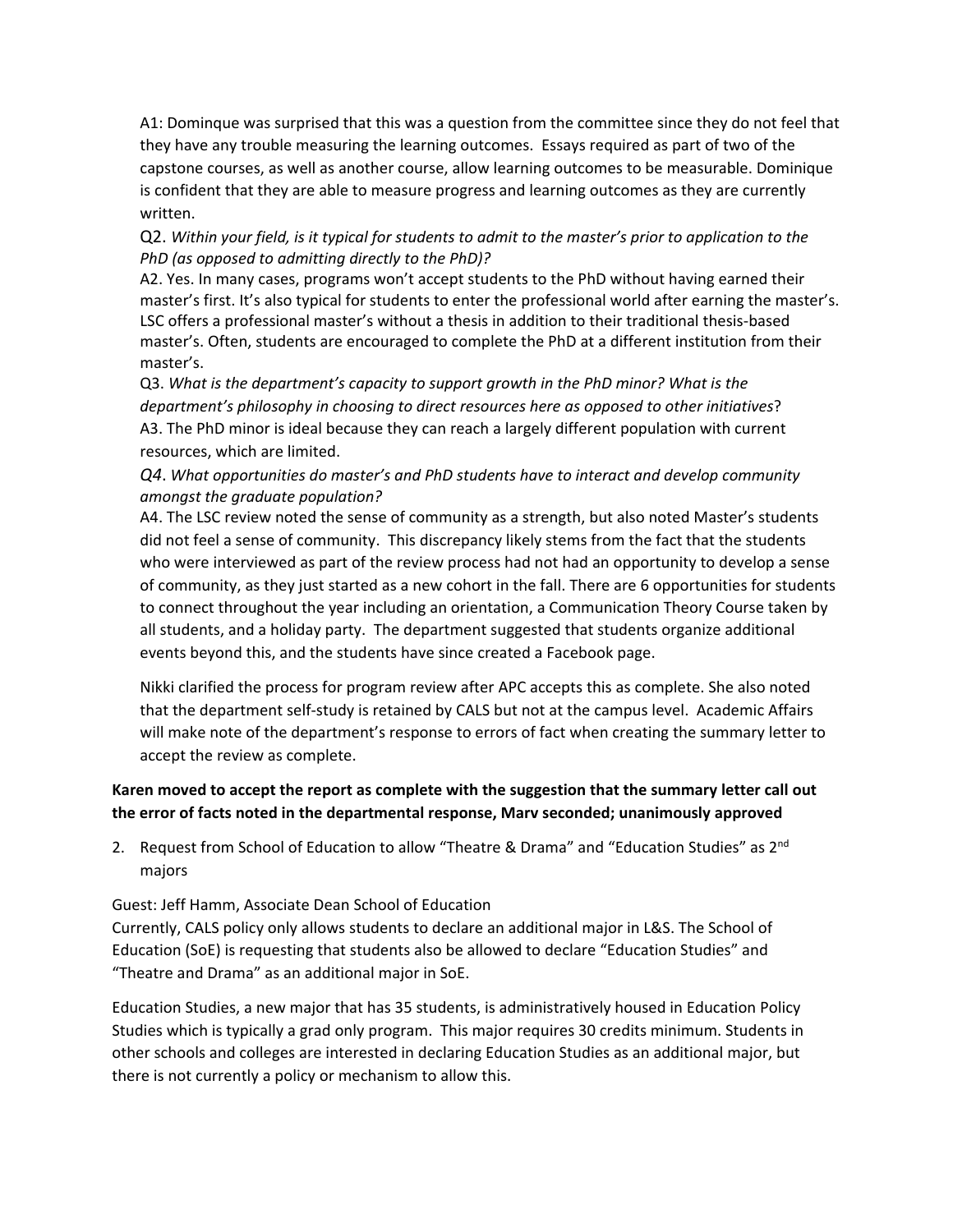Theatre and Drama moved to the SoE from L&S about 3‐4 years ago. Students enrolled in Schools and Colleges that do not allow dual degrees are not able to declare Theatre and Drama due to the move.

A dual degree in the SoE and CALS is possible, but requires students to complete all the degree requirements for both degrees, and a minimum of 150 degree credits. Additional majors do not require a minimum of 150 credits to complete, and would decrease time to degree.

CALS APC is the first body to officially review the request, but informally, SoE has only received positive feedback and enthusiasm so far.

# **Paul moved to allow students to declare additional majors in the School of Education; Patrick seconded**

APC Members discussed the pros and cons of allowing students to pursue an additional major in SoE versus any school or college. Language to approve students to declare in any school or college now would save the committee from approving similar proposals on a one by one basis. However, there was concern about the ability to stop students from declaring an additional major in a school or college without APC first weighing in. APC has the ability to review policy at any time, and if there was an issue, could revisit the policy.

## **Paul moved to amend the motion to allow students to declare an additional major in any UW‐ Madison School or College**

### **Amended motion unanimously approved**

**John moved to write a letter of support for creating the additional majors in the SOE; Paul seconded; unanimously approved** 

### **Informational Items and Announcements**

- 3. Post Tenure Review Policies (update on review) Doug Soldat, Tim VanDeelen, and Karen Wassarman have been appointed to serve on the subcommittee to review post tenure review policies. Departments who have post tenure review this cycle were asked to submit their policies to the Vice Provost, who will respond with feedback. The subcommittee is on standby until the feedback is received.
- 4. Spitze Award selection committee (nominations due Feb  $16<sup>th</sup>$ ) Doug Soldat, Katherine Curtis, and a representative from SoHe rep will be asked to serve on the subcommittee for reviewing the Spitze Award nominees.
- 5. USDA Civil Rights Review (update on college response)

In the last year the college underwent a USDA civil rights review that resulted in 33 recommendations. A response was submitted to the USDA on January  $10<sup>th</sup>$ , and we have not received any feedback yet. We may be asked to clarify and if the USDA concluded that CALS is not in compliance it could refer us to the Department of Justice. The response will be made available to the college as a whole, likely through eCals. Highlights from the review included whistleblower protections for grad students who file a complaint to ensure that they continue to receive funding, and guaranteed progress toward degree. Bill is working with Brian Fox on a more inclusive reporting